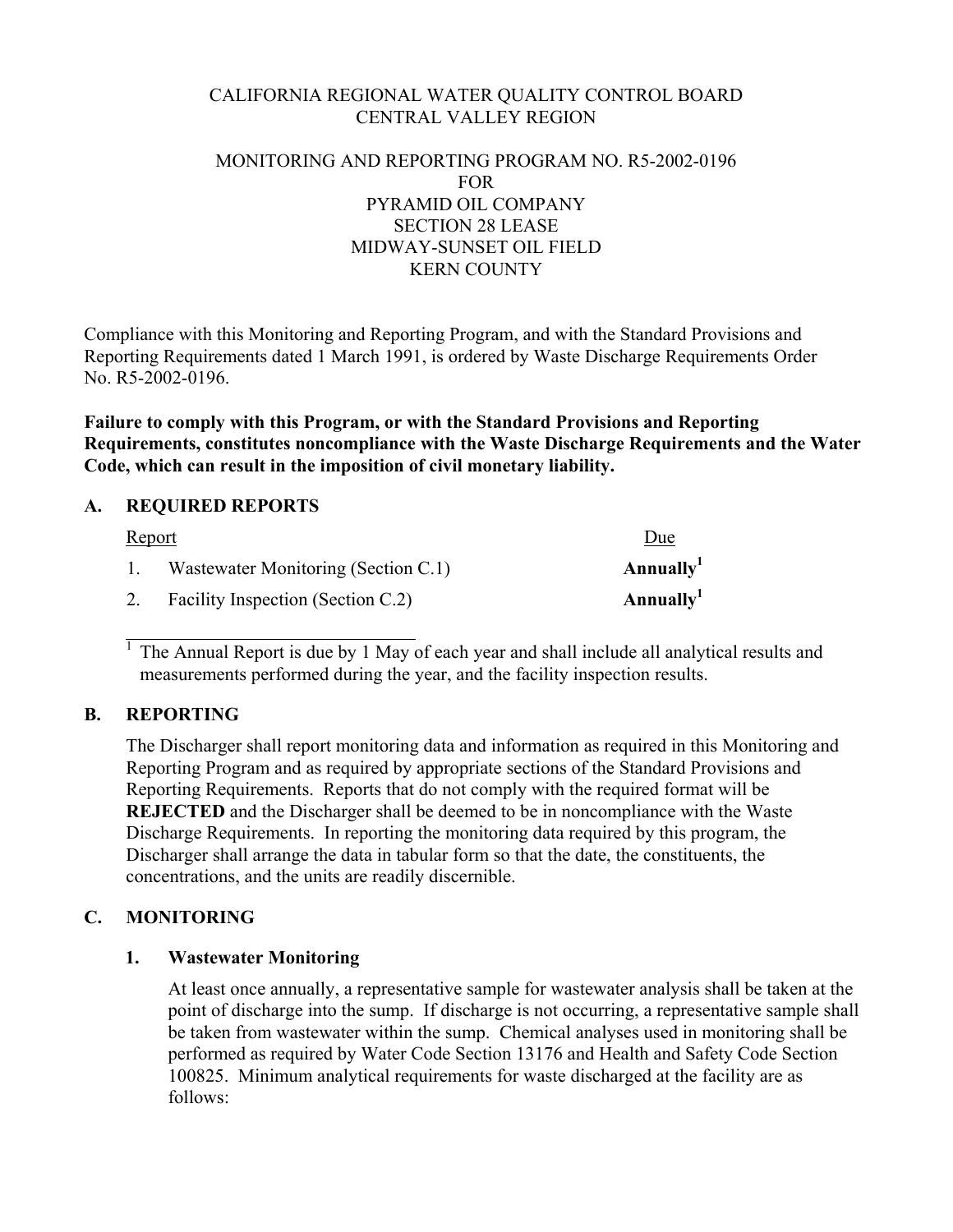## MONITORING AND REPORTING PROGRAM NO. R5-2002-0196 PYRAMID OIL COMPANY SECTION 28 LEASE, MIDWAY-SUNSET OIL FIELD KERN COUNTY

| Parameter/Constituent                                   | Analytical Method <sup>1</sup> | <b>Reporting Units</b> |
|---------------------------------------------------------|--------------------------------|------------------------|
| <b>Total Annual Flow</b>                                | estimate                       | bbl or gal             |
| Electrical Conductivity, EC $\omega$ 25 <sup>o</sup> C  | EPA 120.1                      | $\mu$ mhos/cm          |
| <b>Total Dissolved Solids, TDS</b>                      | <b>SM 2540C</b>                | mg/L                   |
| Chloride                                                | EPA 300.0                      | mg/L                   |
| <b>Boron</b>                                            | EPA 200.7                      | mg/L                   |
| Benzene, Toluene, Ethylbenzene, and<br>Xylene compounds | <b>EPA 8260</b>                | $\mu$ g/L              |

1 Other approved analytical methods may be proposed if they provide equal or greater accuracy or precision.

#### **2. Freeboard Inspection**

 $\overline{a}$ 

The freeboard shall be monitored on the sump to the nearest tenth of a foot. A permanent marker shall be placed in the sump with calibration including the water level at maximum capacity and available freeboard (minimum of two feet). Freeboard observations/measurements shall be conducted and recorded twice monthly. Freeboard monitoring reports shall be submitted with the annual reports.

#### **3. Facility Inspection**

The Discharger shall inspect all surface impoundment and drainage facilities for damage annually and following any major storm event and report any damage within 24 hours. Necessary repairs shall be implemented as soon as practicable and the Discharger shall report any subsequent repairs within 30 days of completion. The results of inspections shall be summarized in the annual report.

Ordered by:

THOMAS R. PINKOS, Acting Executive Officer

18 October 2002

(Date)

KWE:kwe/rac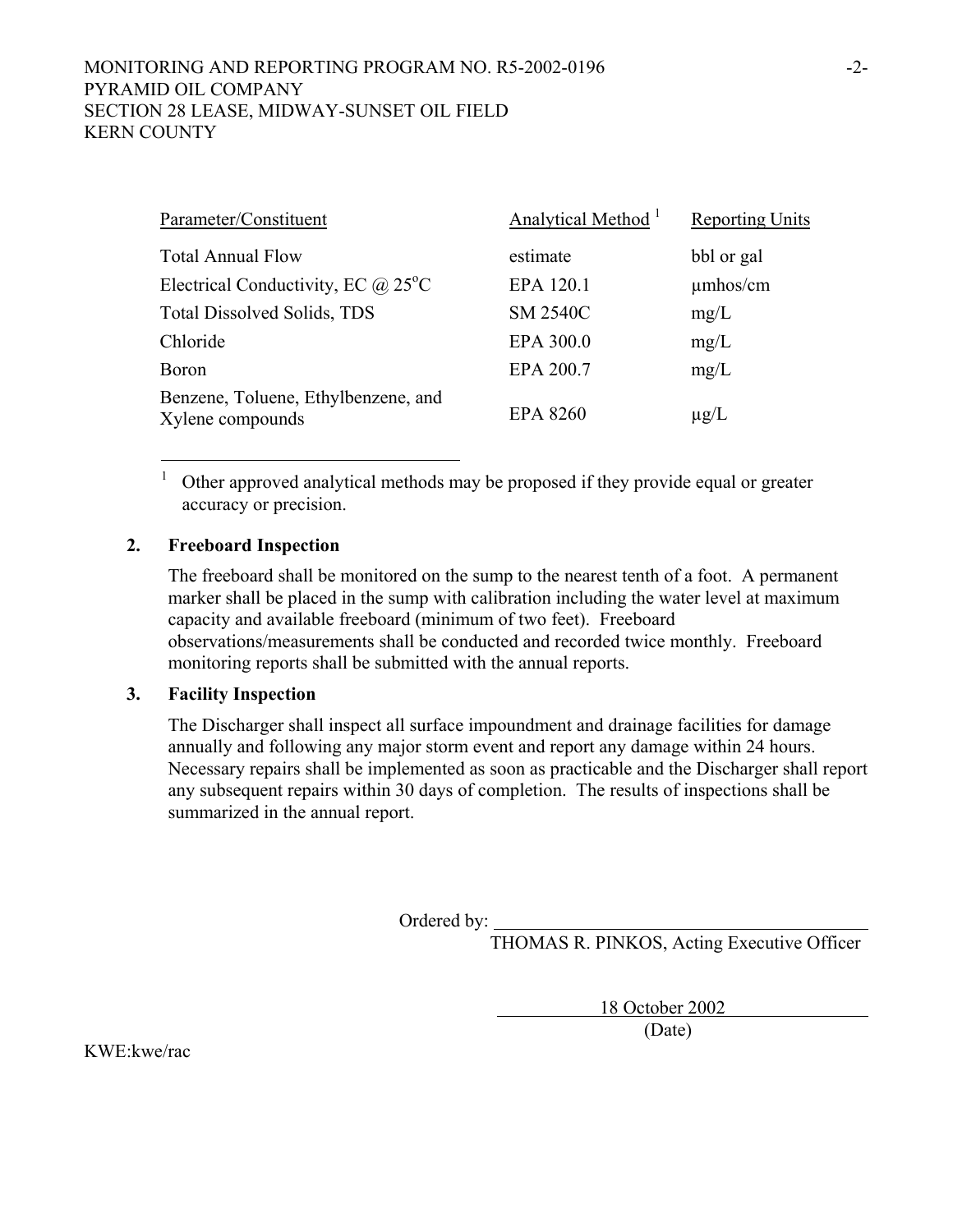# CALIFORNIA REGIONAL WATER QUALITY CONTROL BOARD CENTRAL VALLEY REGION

## ORDER NO. R5-2002-0196

## WASTE DISCHARGE REQUIREMENTS FOR PYRAMID OIL COMPANY SECTION 28 LEASE MIDWAY-SUNSET OILFIELD KERN COUNTY

The California Regional Water Quality Control Board, Central Valley Region, (hereafter Regional Board) finds that:

- 1. Pyramid Oil Company (hereafter Discharger), is a California corporation that owns and operates crude oil production wells at the lease designated as "Section 28" in the Midway Valley Area of Midway-Sunset Oil Field.
- 2. The Discharger operates one (25' x 60') unlined surface impoundment, generally known in the industry as a sump, at the Section 28 Lease. Approximately 148 barrels/day (6,216 gpd) of produced wastewater is discharged to the sump for disposal by solar evaporation and percolation.
- 3. The wastewater disposal operation is currently regulated by Waste Discharge Requirements (WDRs), Resolution No. 59-050. The WDRs are being updated because they are no longer adequate or consistent with current State regulations and Regional Board policies and guidelines.
- 4. This Order implements the *Water Quality Control Plan for the Tulare Lake Basin, Second Edition*  (hereafter Basin Plan), which designates beneficial uses, establishes water quality objectives, and contains implementation plans and policies for all waters of the Basin.

# **LOCATION AND DESCRIPTION**

- 5. The Discharger's facility is approximately three miles southeast of the City of Taft, in the NW ¼ of Section 28, T32S, R24E, MDB&M (Assessor Parcel No. 220-080-28-7), as shown on Attachments A and B that are attached to and made part of this Order. The discharge occurs in the Midway-Sunset Oil Field, which is on the west side of the Tulare Lake Basin. A major portion of the Midway Sunset Oil Field lies within Midway Valley, extending from near Derby Acres at the north to approximately seven miles southeast of the City of Taft at the south as shown on Attachment A.
- 6. The Midway Valley is a southeast plunging structural trough formed by tectonic compressional forces associated with movement along the San Andreas Fault. The trough contains over 10,000 feet of sedimentary deposits ranging in age from the Jurassic to Recent. The most recent sediments deposited in the valley trough are the 1,000+ foot thick Pleistocene Tulare Formation and the Quaternary Alluvium, which ranges up to 800 feet thick in the center of the valley.
- 7. The Tulare Formation, which lies stratigraphically below the Alluvium, consists of coarse-grained beds of poorly sorted sands and gravel, and beds of clay, silt, and fine sand. It is an oil bearing and oil producing formation in areas of the Midway Sunset Oil Field.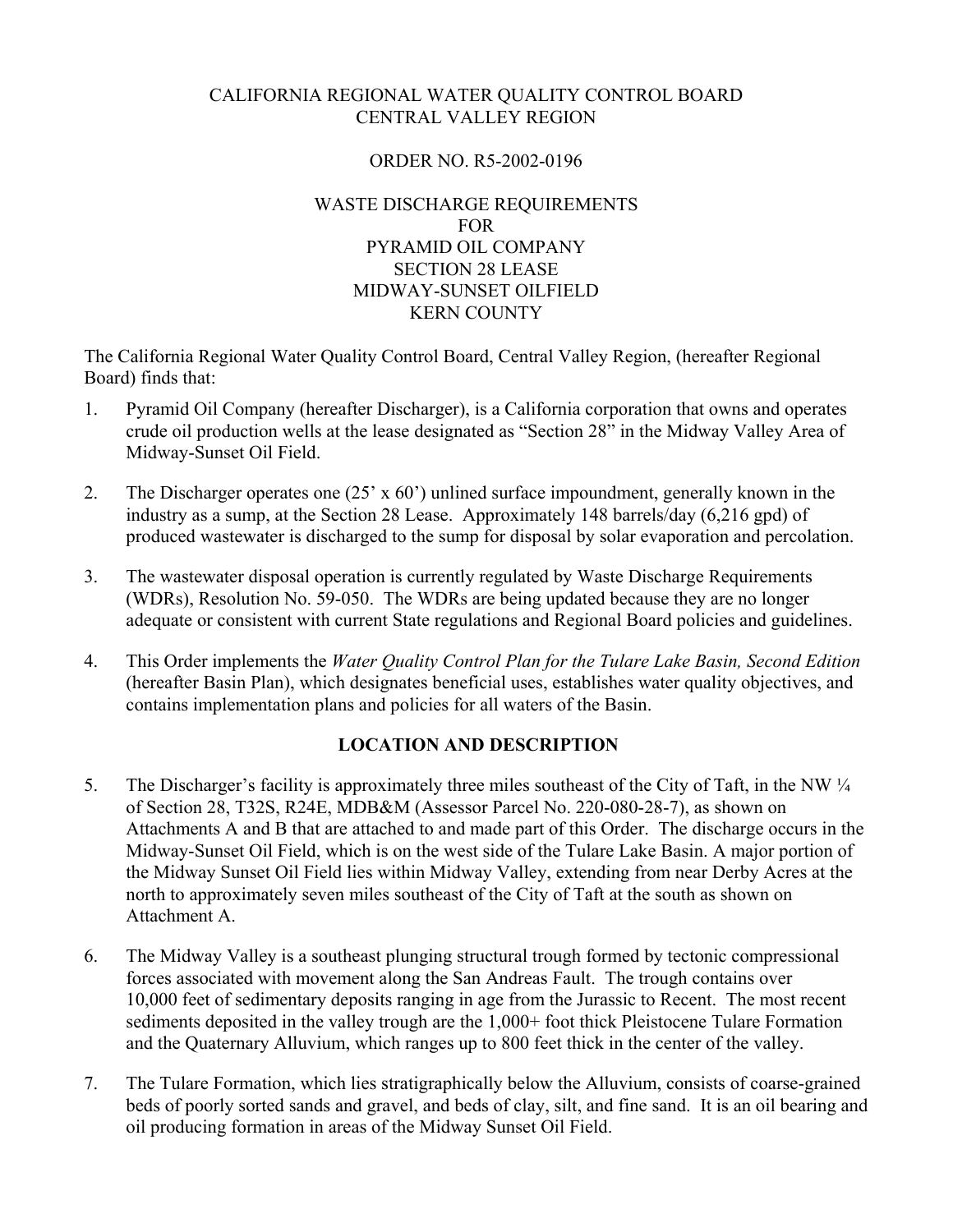- 8. No known active faults occur on or near the facility. The nearest known active faults are the Buena Vista Fault and the San Andreas Fault, which are approximately five miles northeast and nine miles southwest of the facility, respectively.
- 9. Land within the immediate area is used for oil exploration and production.
- 10. The discharge occurs in the Taft Hydrologic Area (No. 557.20), as depicted on interagency hydrologic maps prepared by the Department of Water Resources in August 1986.
- 11. The climate in Midway Valley is semi-arid, with hot, dry summers and cool winters. Available weather data from a monitoring station in Taft indicates the average annual precipitation is 5.6 inches and the average annual Class A pan evaporation is 95.7 inches.
- 12. The 100-year and 1000-year, 24-hour precipitation events calculated by DWR are 2.03 and 2.63 inches, respectively.
- 13. Small, unnamed drainage courses traverse the area in the vicinity of the facility. Some surface flow can be observed in the drainage courses following infrequent storm events during the months of November through April.
- 14. Flood Insurance Rate Map, Community Parcel Number 060075 1450 B, dated 29 September 1986, indicates that the facility is not within a 100-year flood plain.

## **GROUNDWATER INFORMATION**

- 15. A detailed hydrogeologic study has been conducted for the Midway Valley Area. Technical information was developed during the study that characterizes hydrogeological conditions in the area of the Discharger's facility. Conclusions from the study indicate that the underlying poor quality groundwater has no demonstrated beneficial uses and is geologically isolated from usable groundwater in the San Joaquin Valley to the east. There are no groundwater wells within 3 miles of the facility.
- 16. The following is a summary of groundwater conditions in the area: 1) perched groundwater of limited aereal extent occurs in the Alluvium beneath Sandy Creek, approximately one mile northeast of the facility; 2) the groundwater occurs at a depth of 120-150 ft.; 3) it is of poor quality with Total Dissolved Solids ranging from 3,170 to 5,420 mg/L; 4) it exceeds the secondary drinking water standard for nitrate; 5) it has a boron concentration greater than 1 mg/L; 6) it has no demonstrated beneficial uses; 7) it is geologically isolated from usable groundwater in the south San Joaquin Valley; 8) it is not currently used, or likely to be used in the foreseeable future, and without extensive treatment, is not suitable for municipal or domestic supply.
- 17. Pursuant to 40 Code of Federal Regulations (CFR), Section 146.4, the Tulare Formation in the Midway-Sunset Oil Field has been exempted by the U.S. EPA for the purpose of underground injection of non-hazardous fluids associated with the production of hydrocarbons. Permitting of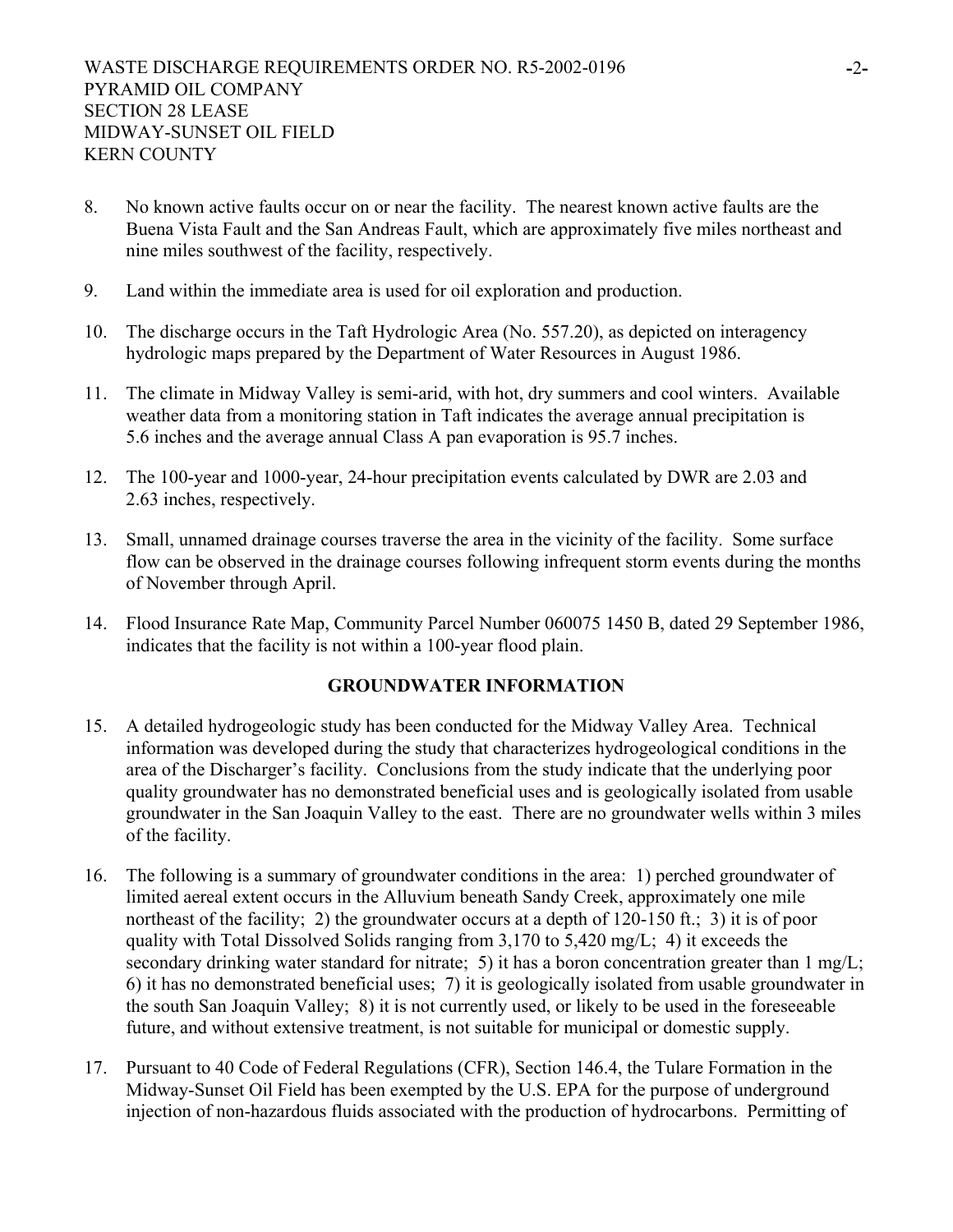Class II injection wells used for the subsurface injection of produced oilfield wastewater is conducted by the California State Division of Oil, Gas & Geothermal Resources.

- 18. Beneath the facility, the Alluvium consists of poorly sorted unconsolidated silts and clays with lenticular sand and gravel deposits chiefly derived from coalescing alluvial fans. It is approximately 375 feet thick and contains no groundwater.
- 19. The Basin Plan generally describes beneficial uses for groundwater for this area of the Tulare Lake Basin as municipal and domestic, agricultural, and industrial service. It is also recognized in the Basin Plan that there are certain areas such as the Midway Valley area of the Midway-Sunset Oil Field where these beneficial uses may not exist.
- 20. The West Kern Water District supplies domestic and industrial water to a 250 square mile area in western Kern County, including the entire Midway Valley area, from groundwater wells in the Tupman area. Other sources of water supply include State Water project deliveries and agreements with various Kern County water agencies.

# **WASTEWATER CHARACTERISTICS**

21. Connate formation water (wastewater) is co-produced in association with oil, primarily from hydrocarbon bearing marine formations in the Midway Sunset Oil Field by the various oilfield operators. The wastewater at the Discharger's facility is a sodium-chloride type having a high inorganic salt content. Analytical results show that the wastewater has the following average characteristics:

| Constituent                         | <b>Average Concentration</b> |  |
|-------------------------------------|------------------------------|--|
| Total Dissolved Solids (TDS) (mg/L) | 32,350                       |  |
| Chloride $(mg/L)$                   | 19.140                       |  |
| Boron $(mg/L)$                      | 53                           |  |

- 22. Implementation policies in the Basin Plan regarding the disposal of oilfield wastewater indicate that the maximum salinity limits for wastewater in unlined sumps overlying groundwater with existing and future probable beneficial uses are 1,000 µmhos/cm electrical conductivity (EC), 200 mg/L chloride, and 1 mg/L boron. Discharges to unlined sumps may be permitted if the Discharger successfully demonstrates to the Regional Board in a public hearing that exceeding the maximum salinity limits will not substantially affect water quality nor cause a violation of water quality objectives.
- 23. The Basin Plan policy noted in Finding No. 22 was adopted to allow the Regional Board the flexibility to consider the beneficial reuse of some wastewater having salinities slightly above the maximum numerical limitations. The reuses included agricultural supply, stock watering and wildlife habitat enhancement. Based on the water quality at this facility, the Discharger does not propose to reuse the wastewater.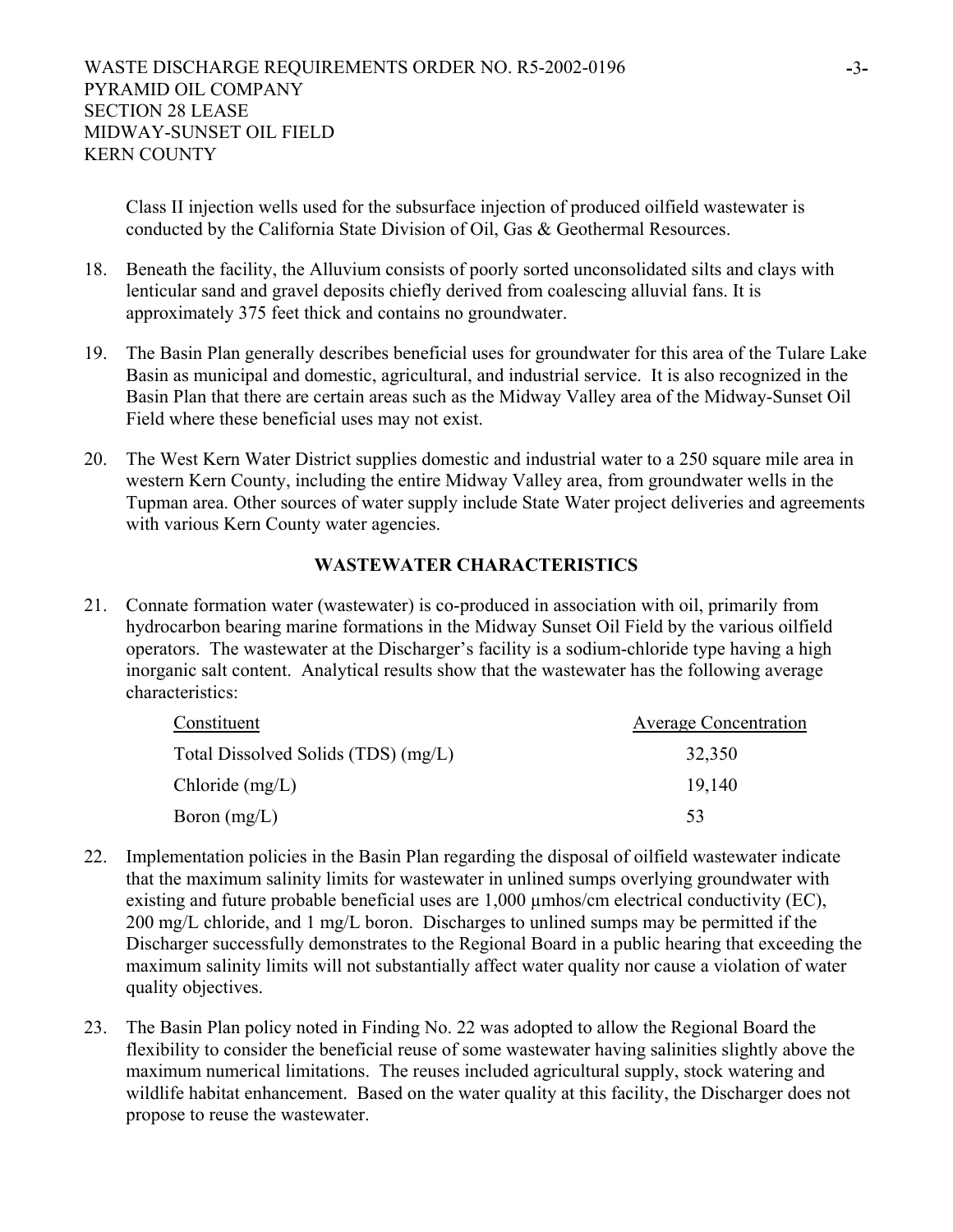- 24. The "Sources of Drinking Water" policy, which was added to the Basin Plan in 1988, provides that all groundwater in the Tulare Lake Basin is considered to be suitable or potentially suitable for municipal or domestic water supply, and should be so designated by the Regional Board with certain exceptions. One of those exceptions is for groundwater that exceeds 3,000 mg/L in TDS (5,000 µmhos/cm EC), and is not reasonably expected to supply a public water system. A second exception is as stated in Finding 17, where pursuant to 40 Code of Federal Regulations (CFR), Section 146.4, the Tulare Formation has been exempted by the U.S. EPA for the purpose of underground injection of non-hazardous fluids associated with the production of hydrocarbons.
- 25. The West Kern Water District supplies domestic and industrial water as stated in Finding No. 20. There are no other known alternative water supplies.
- 26. Based on Finding Nos. 15-20, there is no groundwater in the region that can reasonably be expected to be used for domestic/municipal, agricultural, or industrial supply.
- 27. Generally, designated waste is non-hazardous waste that contains pollutants that, under ambient environmental conditions at a waste management unit, could be released in concentrations exceeding applicable water quality objectives or that could reasonably be expected to affect beneficial uses of the waters of the state as contained in the appropriate state water quality control plan. The discharge of designated waste to land is subject to the requirements of Title 27, California Code of Regulations (CCR), Section 20090(b) (hereafter Title 27).
- 28. The Discharger is exempt from the requirements of Title 27. The exemption is based upon the following:
	- a) The Regional Board is issuing waste discharge requirements;
	- b) The wastewater discharge, as permitted in the Order, is in compliance with the applicable water quality control plan; and,
	- c) The wastewater does not need to be managed according to Chapter 11, Division 4.5 of Title 22 as a hazardous waste.

# **OTHER LEGAL REFERENCES**

- 29. The action to adopt waste discharge requirements for existing facilities is exempt from the provisions of the California Environmental Quality Act (CEQA), in accordance with Title 14, California Code of Regulations, Section 15301.
- 30. This Order requires the Discharger to submit technical reports as authorized under CWC Section  $13267$  (b)(1), which states in part:

"In conducting an investigation specified in subdivision (a), the Regional Board may require that any person who has discharged, discharges, or is suspected of having discharged or discharging, or who proposes to discharge waste within its region, or any citizen or domiciliary, or political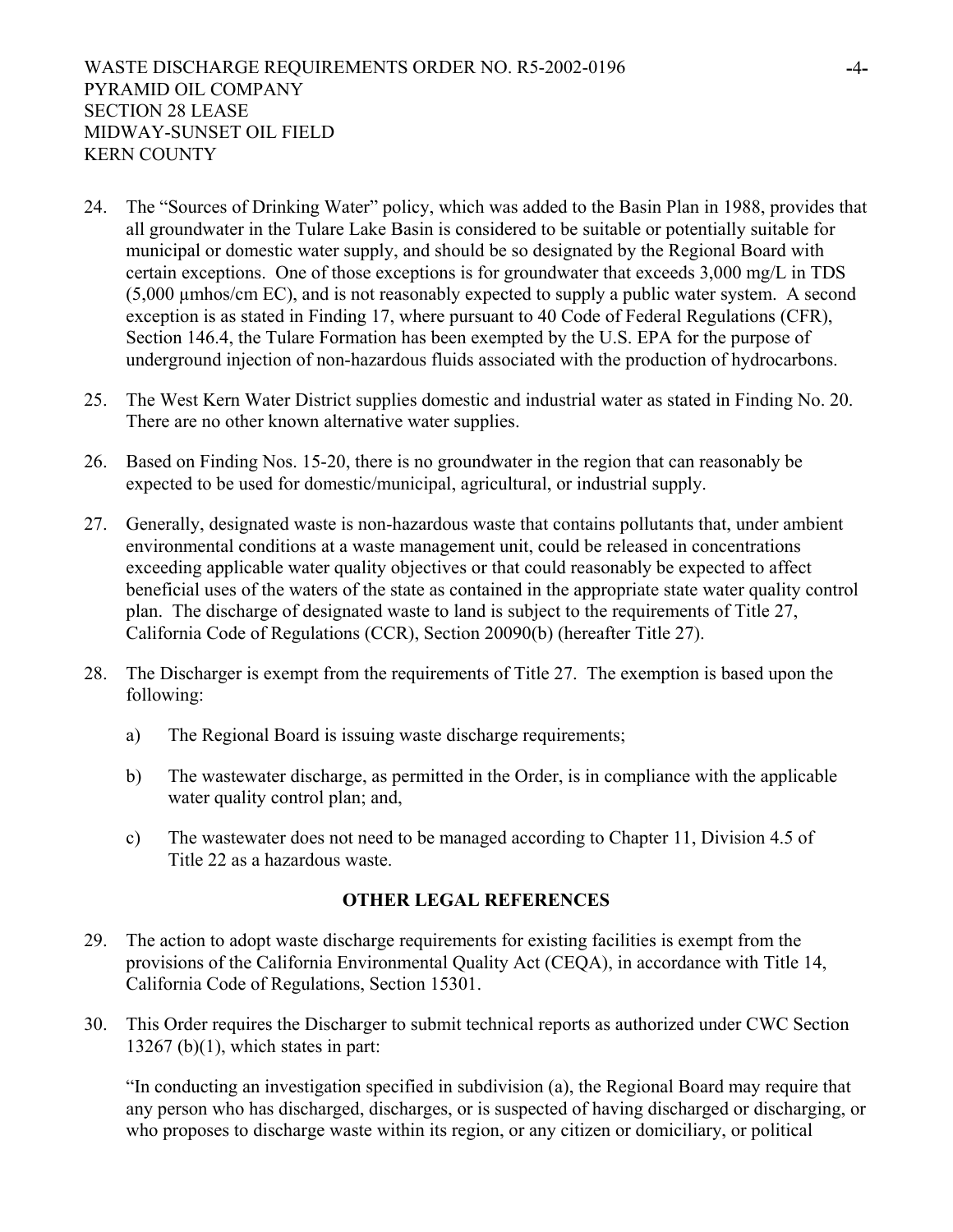agency or entity of this state who has discharged, discharges, or is suspected of having discharged or discharging, or who proposes to discharge waste outside of its region that could affect the quality of water within its region, shall furnish, under penalty of perjury , technical or monitoring program reports which the Regional Board requires. The burden, including costs, of these reports shall bear a reasonable relationship to the need for the report and the benefits to be obtained from the reports. In requiring those reports, the Regional Board shall provide the person with a written explanation with regard to the need for the reports, and shall identify the evidence that supports requiring that person to provide the reports."

- 31. The technical reports required by this Order and attached "Monitoring and Reporting Program No. R5-2002-0196 are necessary to assure compliance with these Waste Discharge Requirements. The Discharger operates the facility that discharges the waste subject to this Order.
- 32. The Discharger is not required to obtain coverage under a National Pollutant Discharge Elimination System (NPDES) general industrial stormwater permit provided they have not experienced a reportable spill since 19 November 1987. It is the Discharger's responsibility to comply with USEPA federal stormwater regulations (40 CFR Parts 122,123, and 124) should it not qualify for exemption.
- 33. The Regional Board has notified the Discharger, interested agencies, and persons of its intent to prescribe waste discharge requirements for this discharge and has provided them with an opportunity for a public hearing and an opportunity to submit their written views and recommendations.
- 34. The Regional Board, in a public meeting, heard and considered all comments pertaining to this facility and discharge.
- 35. Any person affected by this action of the Regional Board may petition the State Water Resources Control Board to review the action in accordance with Sections 2050 through 2068, Title 23, California Code of Regulations. The petition must be received by the State Water Resources Control Board, Office of Chief Counsel, within 30 days of the date of issuance of this Order. Copies of the laws and regulations applicable to the filing of a petition are available on the Internet at http://www.swrcb.ca.gov/water\_laws/index.html and will be provided on request.

IT IS HEREBY ORDERED that Resolution No. 59-050 be rescinded, and that pursuant to §13263 and §13267 of the Water Code, Petro Resources, Inc., its agents, successors, and assigns, in order to meet the provisions contained in Division 7 of the California Water Code and plans, policies, and regulations adopted thereunder, shall comply with the following:

#### **A. Discharge Prohibitions**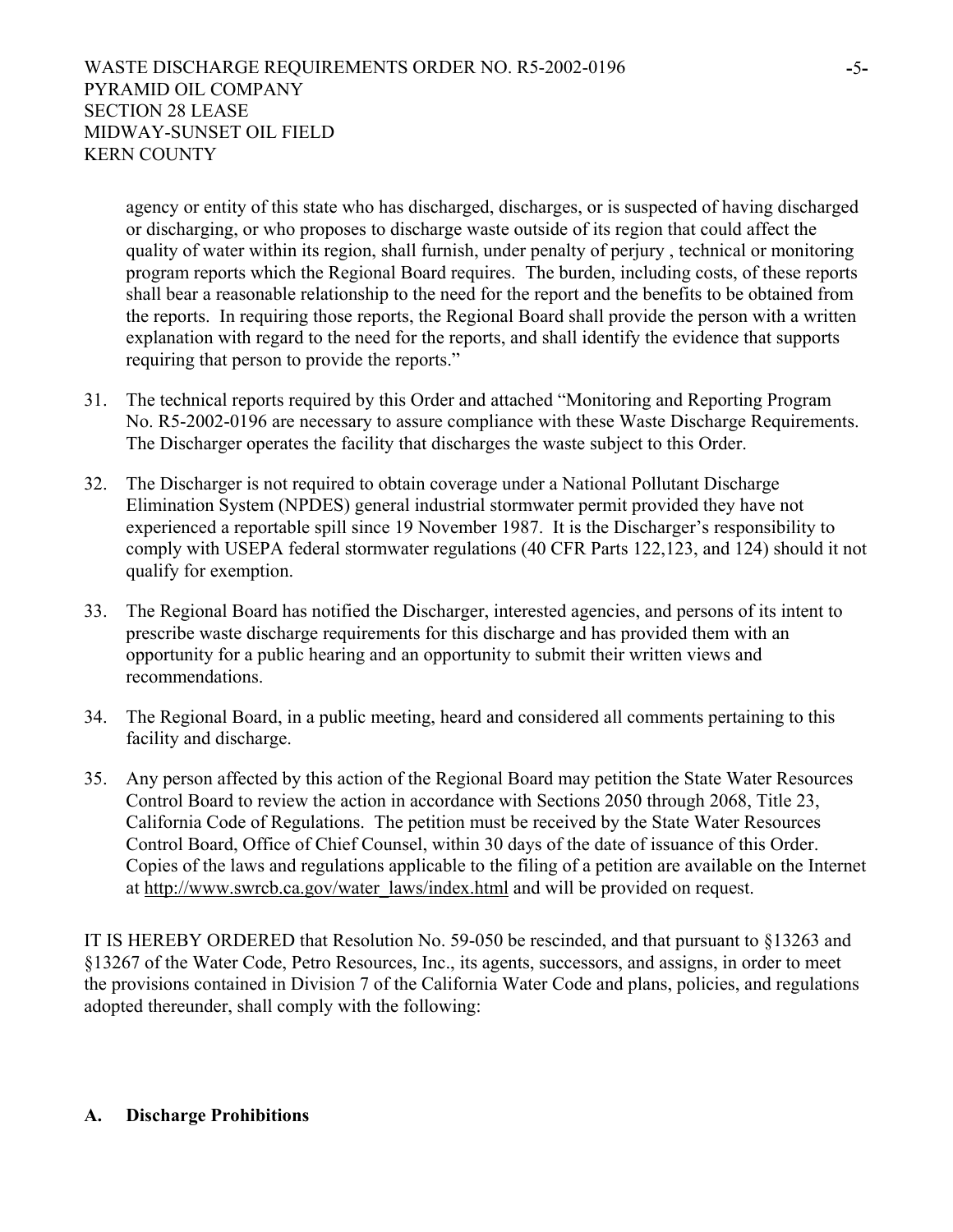- 1. The acceptance, treatment, or discharge of "hazardous waste" is prohibited. For the purposes of this Order, the term "hazardous waste" is as defined in Title 27, Section 20164.
- 2. Discharges to surface water or surface water drainage courses are prohibited except for stormwater discharges permitted by an active NPDES permit or for facilities exempt from the NPDES permitting requirements.
- 3. The discharge of wastes other than wastewater associated with the production of crude oil on this lease, is prohibited.

## **B. Discharge Specifications**

- 1. Wastewater shall only be discharged to and confined to the one sump described in Finding No. 2.
- 2. Wastewater production shall be controlled to the extent necessary to maintain consistent compliance with the terms of this Order.
- 3. Containment berms for the sump shall be designed and maintained to prevent leakage, whether from erosion, slope failure, animal burrowing, or some other cause.
- 4. The sump shall have sufficient freeboard to prevent overtopping as a result of heavy successive precipitation events, high velocity winds, and seismic shaking. **In no case shall there be less than two feet (measured vertically) of freeboard.**
- 5. Precipitation and drainage control system shall be designed, constructed, operated, and maintained to accommodate the anticipated volume of precipitation and peak flows from surface runoff under 100-year, 24-hour precipitation conditions. Annually, prior to the anticipated rainy season, any necessary erosion control measures shall be implemented, and any necessary construction, maintenance, or repairs of precipitation and drainage control facilities shall be completed to prevent erosion or flooding of the sump.
- 6. The sump shall be free of oil or effectively netted to preclude entry of wildlife in accordance with Title 14, California Code of Regulations, Section 1770 (b), (3).
- 7. All wastewater storage and disposal facilities shall be operated and maintained to prevent liquids, precipitates, and sludges from concentrating to hazardous levels.
- 8. Neither the treatment nor the discharge shall cause a nuisance or condition of pollution as defined by the California Water Code, Section 13050.

# **C. Provisions**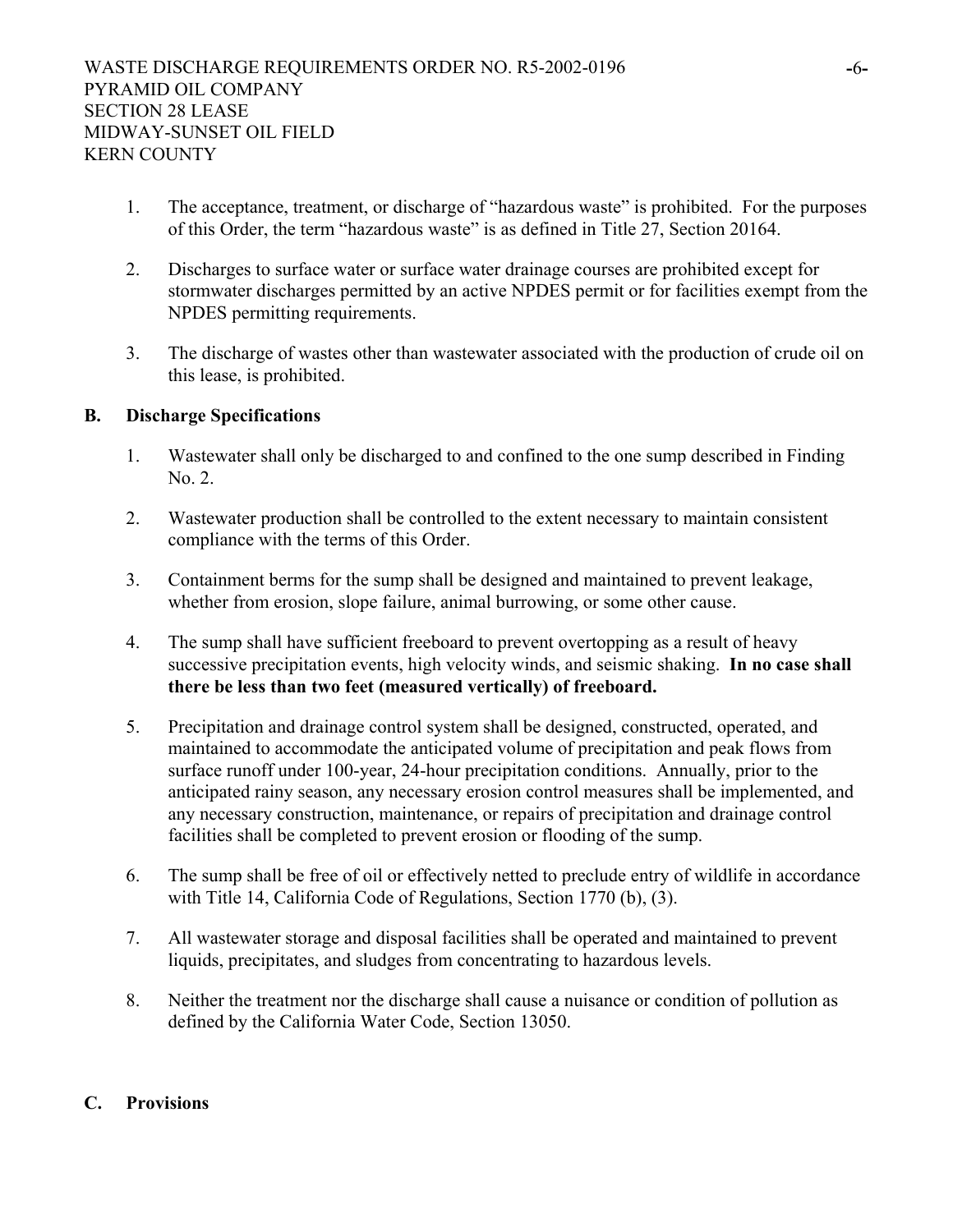- 1. The Discharger shall comply with those applicable sections of the "Standard Provisions and Reporting Requirements for Waste Discharge Requirements" dated 1 March 1991, which are attached to and made part of this Order. To the extent that the Standard Provisions are inconsistent with any terms, conditions, or requirements in this Order, this Order shall govern.
- 2. Technical and monitoring reports specified in this Order are requested pursuant to Section 13267 of the Water Code. The Discharger shall comply with Monitoring and Reporting Program No. R5-2002-0196, which is attached to and made part of this Order. Failing to furnish the reports by the specified deadlines or falsifying information in the reports, are misdemeanors that may result in assessment of civil liabilities against the Discharger.
- 3. The Discharger may be required to submit additional technical reports as directed by the Executive Officer.
- 4. The Discharger shall notify Regional Board staff in writing of any proposed change in ownership or responsibility for construction or operation of the facility. This notification shall be given **90 days** prior to the effective date of the change and shall be accompanied by an amended Report of Waste Discharge and any technical documents needed to demonstrate continued compliance with this Order. In the event of any change in ownership of the wastewater facility, the Discharger shall notify the succeeding owner or operator in writing of the existence of this Order by letter, a copy of which shall be immediately forwarded to the Regional Board office.
- 5. The Discharger shall maintain a copy of this Order and make it available at all times to facility operating personnel, who shall be familiar with its contents, and to regulatory agency personnel upon request.
- 6. The Discharger shall immediately notify Regional Board staff of any flooding, equipment failure, slope failure, or other change in site conditions, which could impair the integrity of waste containment facilities or precipitation and drainage control structures.
- 7. The Regional Board staff will review this Order periodically and will revise these requirements when necessary.